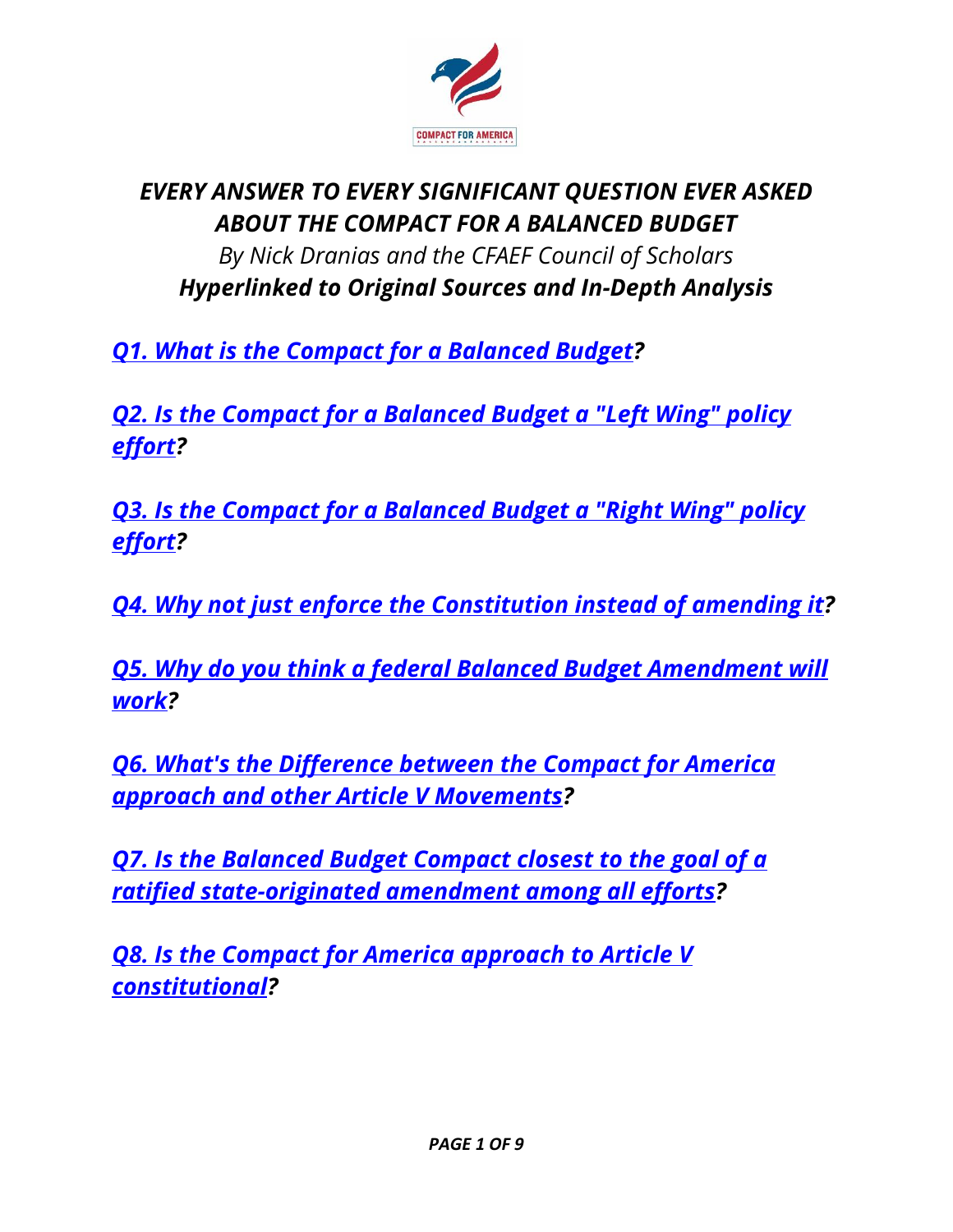<span id="page-1-0"></span>*Q9. Can the states [constitutionally](#page-6-1) target and limit the Article V convention to [considering](#page-6-1) and voting up or down solely a single, pre-drafted [constitutional](#page-6-1) amendment?*

<span id="page-1-1"></span>*Q10. Can the Compact [constitutionally](#page-7-0) bind future legislatures to its provisions and [safeguards?](#page-7-0)*

<span id="page-1-2"></span>*Q11. How will the [Compact's](#page-7-1) federal Balanced Budget Amendment prevent [irresponsible](#page-7-1) and unjust bailouts of Wall [Street?](#page-7-1)*

<span id="page-1-3"></span>*Q12. Does the Compact for a [Balanced](#page-7-2) Budget threaten the Second [Amendment?](#page-7-2)*

<span id="page-1-4"></span>*Q13. Does the Compact's federal Balanced Budget [Amendment](#page-7-3) threaten tax [increases](#page-7-3) or make a VAT more likely?*

<span id="page-1-5"></span>*Q14. Is national security [threatened](#page-7-4) by the Compact's federal Balanced Budget [Amendment?](#page-7-4)*

<span id="page-1-6"></span>*Q15. Does the Compact's Balanced Budget [Amendment](#page-8-0) [fundamentally](#page-8-0) change the structure of the Constitution by giving state legislatures a role in [determining](#page-8-0) national debt [policy?](#page-8-0)*

<span id="page-1-7"></span>*Q16. Is the Compact's federal Balanced Budget [Amendment](#page-8-1) too long and [complicated?](#page-8-1)*

<span id="page-1-8"></span>*Q17. Is the [Compact](#page-8-2) itself too long and complex?*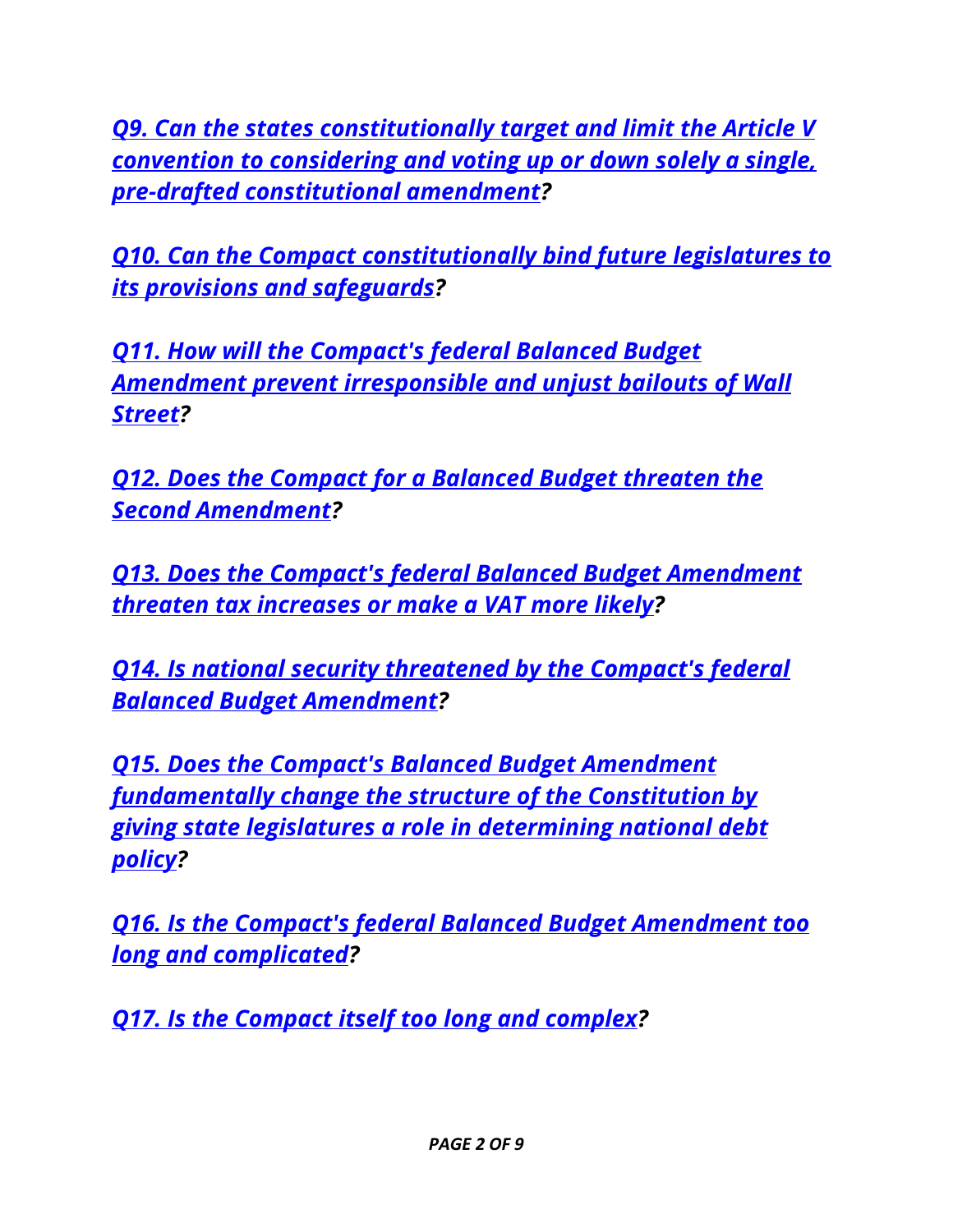<span id="page-2-0"></span>A1. An agreement among the states to advance and ratify a [federal](http://media.wix.com/ugd/e48202_0468889115a94eeda2b0a9104f8989e6.pdf) balanced budget [amendment](http://media.wix.com/ugd/e48202_0468889115a94eeda2b0a9104f8989e6.pdf) before April 12, 2021 through a 24 hour Article V convention. For a 30 second briefing on the effort, click [here.](http://www.compactforamerica.org/#!30-Second-Briefing/c213a/5604934c0cf2375d99dbd7ed) In under two minutes, CEO Chip DeMoss explains the essence of the Balanced Budget Compact effort in [this](https://youtu.be/79h1bBdgUi8) [podcast.](https://youtu.be/79h1bBdgUi8) Here are six bullet [points](http://www.compactforamerica.org/#!Six-Bullets-that-Could-Fix-the-Debt/c213a/565487800cf20a760c4b5bf2) that capture the essence of the Compact. [\[RETURN\]](#page-0-0)

<span id="page-2-1"></span>A2. No. Although we work hard to build trust on the Center-Left and to demonstrate that the Compact's BBA is compatible with both Center-Right and Center-Left policy principles, [most](http://www.compactforamerica.org/meet-team) of our experts hail from a [Center-Right](http://www.compactforamerica.org/meet-team) background, [numerous](http://www.compactforamerica.org/#!Which-Brain-Trusts-Support-the-Compact-for-America-Initiative/c213a/0E33893E-97A0-4329-81B0-A49E68528326) Center-Right think tanks have vetted and furnished [educational](http://www.compactforamerica.org/#!Which-Brain-Trusts-Support-the-Compact-for-America-Initiative/c213a/0E33893E-97A0-4329-81B0-A49E68528326) support for our Balanced Budget [Compact,](http://www.compactforamerica.org/#!Which-Brain-Trusts-Support-the-Compact-for-America-Initiative/c213a/0E33893E-97A0-4329-81B0-A49E68528326) and [endorsements](http://www.compactforamerica.org/#!Who-on-the-Right-Likes-the-Compact/c213a/5604ad880cf25fa7fe16ac01) from [Center-Right](http://www.compactforamerica.org/#!Who-on-the-Right-Likes-the-Compact/c213a/5604ad880cf25fa7fe16ac01) intellectuals are numerous, with Grover [Norquist](http://www.compactforamerica.org/#!Americans-for-Tax-Reform-Endorse-the-Compact/c213a/55c21afb0cf2e37b76c212b8) of [Americans](http://www.compactforamerica.org/#!Americans-for-Tax-Reform-Endorse-the-Compact/c213a/55c21afb0cf2e37b76c212b8) for Tax Reform and Ted Abram of [FreedomWorks](http://www.compactforamerica.org/#!FreedomWorks-Ted-Abram-Endorses-the-Compact-for-a-Balanced-Budget/c213a/55e334b80cf269cc03e60583) being our most recent [endorsers.](http://www.compactforamerica.org/#!FreedomWorks-Ted-Abram-Endorses-the-Compact-for-a-Balanced-Budget/c213a/55e334b80cf269cc03e60583) The Center-Right pedigree supporting a federal Balanced Budget Amendment by Article V convention goes back to Ronald Reagan and Milton [Friedman,](http://www.compactforamerica.org/#!An-Easy-Choice-for-Constitutionalists-Burger-vs-Reagan-Friedman-Scalia-on-Article-V/c213a/D804C9B6-FF81-4C20-BD54-1826A5B32727) if not further. Board Chairman and former Arizona Senator Tom Patterson explains how the Compact [advances](https://youtu.be/FKEd_H7Si80) that legacy here. [\[RETURN\]](#page-0-1)

<span id="page-2-2"></span>A3. No. We reject the notion that only "Right Wingers" want a federal Balanced Budget Amendment. Principled people on the Center-Left recognize the danger of the current system that essentially puts an unlimited credit card in the hands of elected officials. They are as outraged as the Center-Right by the idea of mortgaging our kids' future with the cost of current fiscal policy. Click here to see that there are [dozens](http://www.compactforamerica.org/#!Democrats-Support-Balanced-Budget-Amendments-Too/c213a/560499130cf2a7bb74b6fc4e) of past and current leaders who hail from the [Democratic](http://www.compactforamerica.org/#!Democrats-Support-Balanced-Budget-Amendments-Too/c213a/560499130cf2a7bb74b6fc4e) party who have [supported](http://www.compactforamerica.org/#!Democrats-Support-Balanced-Budget-Amendments-Too/c213a/560499130cf2a7bb74b6fc4e) the policy concept of a federal Balanced Budget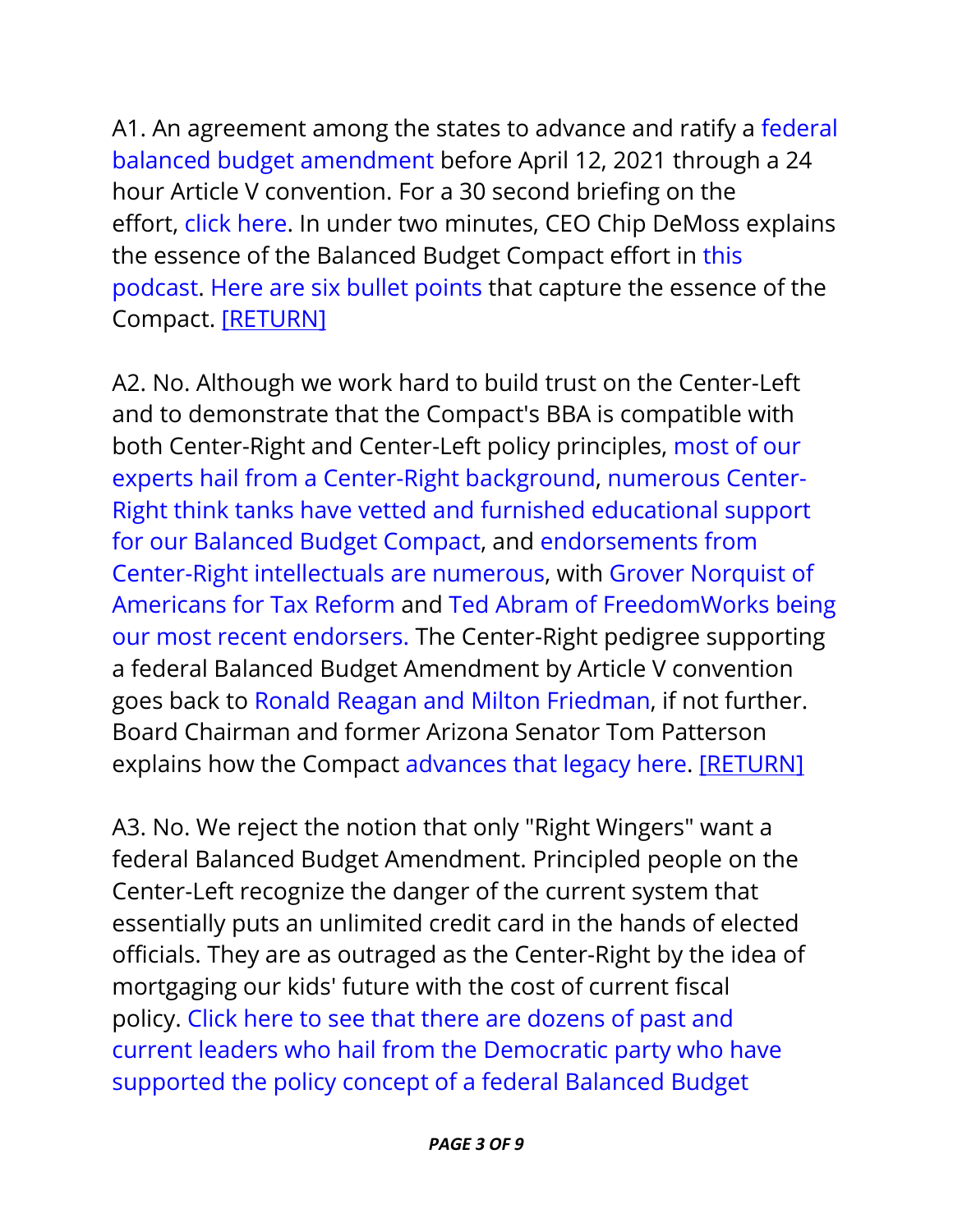[Amendment.](http://www.compactforamerica.org/#!Democrats-Support-Balanced-Budget-Amendments-Too/c213a/560499130cf2a7bb74b6fc4e) Although President Obama has presided over a doubling of the national debt (in which Congress is complicit under Republican control), click here to see that [even](http://www.compactforamerica.org/#!Senator-Obama-Was-Right/c213a/9BB17469-08CA-44F3-90F0-2B844C7DA8C6) he [recognized](http://www.compactforamerica.org/#!Senator-Obama-Was-Right/c213a/9BB17469-08CA-44F3-90F0-2B844C7DA8C6) the danger of raising the debt limit when he served as a U.S. [Senator.](http://www.compactforamerica.org/#!Senator-Obama-Was-Right/c213a/9BB17469-08CA-44F3-90F0-2B844C7DA8C6) The gold standard of Center-Left support for a federal Balanced Budget Amendment consists of the strong advocacy of such a policy by former U.S. Senators Paul Simon and Paul Tsongas; read a few [impactful](http://www.compactforamerica.org/#!What-Would-Simon-and-Tsongas-Do/c213a/5604b8e10cf25fa7fe16b619) quotes here. Our Council of Scholars member and economist Dr. Sven Larson has repeatedly emphasized the need for bipartisan support for the Compact for America initiative [here,](http://www.compactforamerica.org/#!The-Case-for-Bipartisan-Fiscal-Reform/c213a/560405c50cf2375d99db20f5) [here,](http://www.compactforamerica.org/#!Debt-Doctor-Debt-is-a-Bipartisan-Problem-Requiring-a-Bipartisan-Solution/c213a/5604048c0cf25fa7fe15d986) [here,](https://youtu.be/xv8Ymro5V4s) and [here.](http://www.compactforamerica.org/#!Why-Even-Keynesians-Should-Support-the-Compact-Excerpts-from-Dr-Sven-Larsons-Testimony-in-Support-of-the-Compact-for-a-Balanced-Budget/c213a/CA581054-00FA-4EAC-AF44-F7BC35EC78DD) Legislative sponsors and supporters of the Balanced Budget Compact have included members of the Democratic Party. Independent Arkansas Legislator Nate Bell explains the crosspartisan appeal of the Balanced Budget Compact [here.](https://youtu.be/AP-zF5FBS1A) [\[RETURN\]](#page-0-2)

<span id="page-3-0"></span>A4. As [explained](http://www.compactforamerica.org/#!Exploding-Propaganda-Series-Part-1-of-7-The-Problem-with-Enforcing-the-Constitution-As-It-Is/c213a/55e3511b0cf269cc03e61f1d) in this piece, the Constitution currently has three fundamental structural flaws that doom every textual limitation on the power of the federal government over time. Only an Amendment can fix these flaws. The electoral process cannot because the current constitutional "rules of the game" structurally favor the electoral prospects of those who would expand federal power and debt without limit. Council of Scholars member Dean Clancy discusses the policy and political importance of a debt control amendment [here.](https://youtu.be/oFZATUuhmKA) Board Member and Foundation for Economic Education President Larry Reed draws the parallels between our current constitutional and cultural order and that preceding the collapse of [ancient](https://youtu.be/7lL9PwgSoKQ) Rome here. [\[RETURN\]](#page-0-3)

<span id="page-3-1"></span>A5. The Compact's embedded Balanced Budget Amendment, [which](http://media.wix.com/ugd/e48202_0468889115a94eeda2b0a9104f8989e6.pdf) you can read here, cannot be evaded using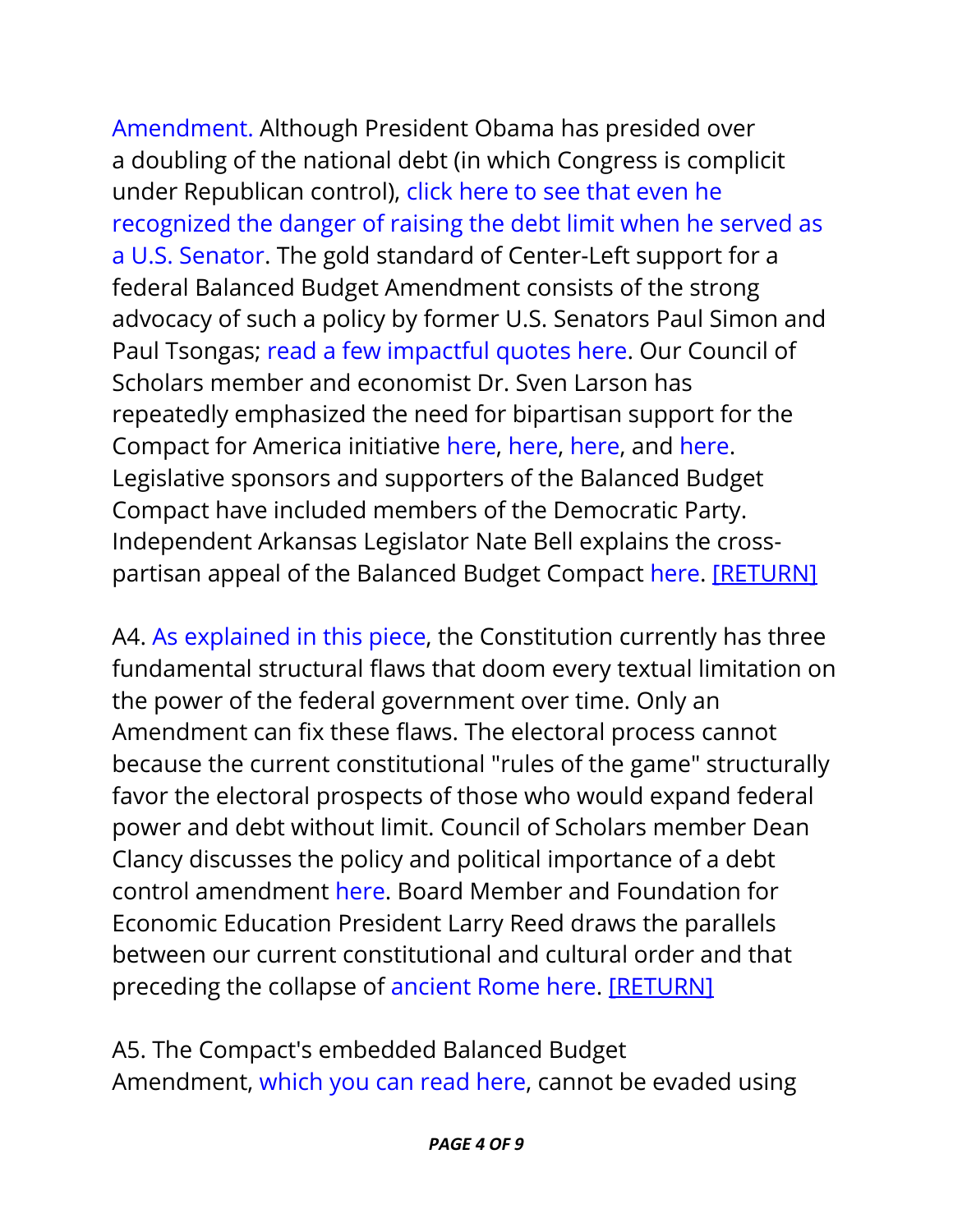any of the methods used to evade debt limits and balanced budget amendments in the states. Its core is a ["pay-as-you-go"](http://www.compactforamerica.org/#!The-Backbone-of-the-Compacts-BBAPart-1-of-7/c213a/55c146740cf265ef515e934e) spending limit coupled to a line of credit in a specific [amount.](http://www.compactforamerica.org/#!The-Backbone-of-the-Compacts-BBAPart-1-of-7/c213a/55c146740cf265ef515e934e) Spending is limited to tax cash flow or unencumbered cash flow (such as proceeds from mineral rights sales) plus whatever borrowing capacity is left in the line of credit. Unauthorized borrowing is deemed "void," which will deter bond markets from purchasing illegal debt (if any should be issued). Flexibility is provided by an initial borrowing cushion of 5% above the [outstanding](http://www.compactforamerica.org/#!The-Compacts-Powerful-Debt-LimitPart-2-of-7/c213a/55c56f840cf22830f5f7b3e7) debt on [ratification,](http://www.compactforamerica.org/#!The-Compacts-Powerful-Debt-LimitPart-2-of-7/c213a/55c56f840cf22830f5f7b3e7) a [referendum](http://www.compactforamerica.org/#!State-Intervention-Part-3-of-7-in-the-Compact-BBA-Series/c213a/563fcfb20cf2f51f3231587b) process whereby a simple majority of state legislatures must approve additional borrowing capacity in 60 days, and an [impoundment](http://www.compactforamerica.org/#!Impoundment-Part-4-of-7-in-the-Compact-BBA-Series/c213a/563fd11e0cf2f51f323159ce) process whereby spending must be curtailed and reprioritized when 98% of available borrowing capacity is utilized. Read this [blog](http://www.compactforamerica.org/#!Want-to-Make-a-Difference/c213a/5604b7bc0cf25fa7fe16b536) and this blog for an [explanation](http://www.compactforamerica.org/#!The-Compact-Solution-to-the-Federal-Debt-Rubiks-Cube/c213a/F8C4D5C0-D1F6-4BF0-8F38-4BFDFEEBAAEB) of each [section](http://www.compactforamerica.org/#!The-Compact-Solution-to-the-Federal-Debt-Rubiks-Cube/c213a/F8C4D5C0-D1F6-4BF0-8F38-4BFDFEEBAAEB) of the BBA, this blog as to why the BBA is [uniquely](http://www.compactforamerica.org/#!Why-the-Compacts-Balanced-Budget-Amendment-is-Best/c213a/521A0E12-784C-4CC8-8622-D4906E14EEA5) [powerful,](http://www.compactforamerica.org/#!Why-the-Compacts-Balanced-Budget-Amendment-is-Best/c213a/521A0E12-784C-4CC8-8622-D4906E14EEA5) this blog as to why [requiring](http://www.compactforamerica.org/#!Exploding-Propaganda-Series-Part-4-of-7-Section-3s-External-Discipline-Requirement/c213a/55e354350cf29a3653bc2d00) state approval for any debt limit increase is critically [important,](http://www.compactforamerica.org/#!Exploding-Propaganda-Series-Part-4-of-7-Section-3s-External-Discipline-Requirement/c213a/55e354350cf29a3653bc2d00) this [blog](http://www.compactforamerica.org/#!Mercatus-Study-Supports-Conclusion-that-Constitutional-Debt-Limits-Matter/c213a/563fdb180cf21009be7d7400) and this [blog](http://www.compactforamerica.org/#!Less-Debt-Means-Less-Borrowing-Cost/c213a/5604afc20cf2375d99dbf0fd) explain how state level debt limits have [produced](http://www.compactforamerica.org/#!Less-Debt-Means-Less-Borrowing-Cost/c213a/5604afc20cf2375d99dbf0fd) good results despite [imperfections.](http://www.compactforamerica.org/#!Less-Debt-Means-Less-Borrowing-Cost/c213a/5604afc20cf2375d99dbf0fd) As explained by Western Connecticut State University History Department Chair Dr. Kevin Gutzman [here](http://www.compactforamerica.org/#!C4A-Live-Episode-2-Dr-Kevin-Gutzman/c213a/55bfa70b0cf22a872586292e) and Cato Institute constitutional scholar Ilya Shapiro [here,](http://www.compactforamerica.org/#!C4A-Live-Episode-5-Ilya-Shapiro-on-Why-State-Action-is-Warranted/c213a/55cbb1430cf2244af60a2b20) a wellcrafted constitutional amendment, such as the Compact's BBA, will have a powerful impact despite Washington's less-than-perfect fidelity to the Constitution's existing text. Former North Dakota State Senator Curtis Olafson and Vice President of State Alliances explains the importance of external discipline being imposed by the states on national debt policy [here.](https://youtu.be/7yCuH3WTw64) As explained by Council of Scholars member and economist Dr. Byron Schlomach [here](http://www.compactforamerica.org/#!C4A-Live-Episode-9-Byron-Schlomach-Gives-Millennials-a-Taste-of-Greece/c2) and [here,](http://www.compactforamerica.org/#!Financial-Collapse-or-Prosperity-The-Choice-is-Yours-Excerpts-from-Dr-Byron-Schlomachs-Testimony-in-Support-of-the-Compact-for-a-Balanced-Budget/c213a/FB79BBD5-C0F0-467A-9B3C-FCC7210CF8BD) the Compact's BBA is essential to saving our country and preventing it from becoming a fiscal basket case like Greece. Arizona State University economist and Council of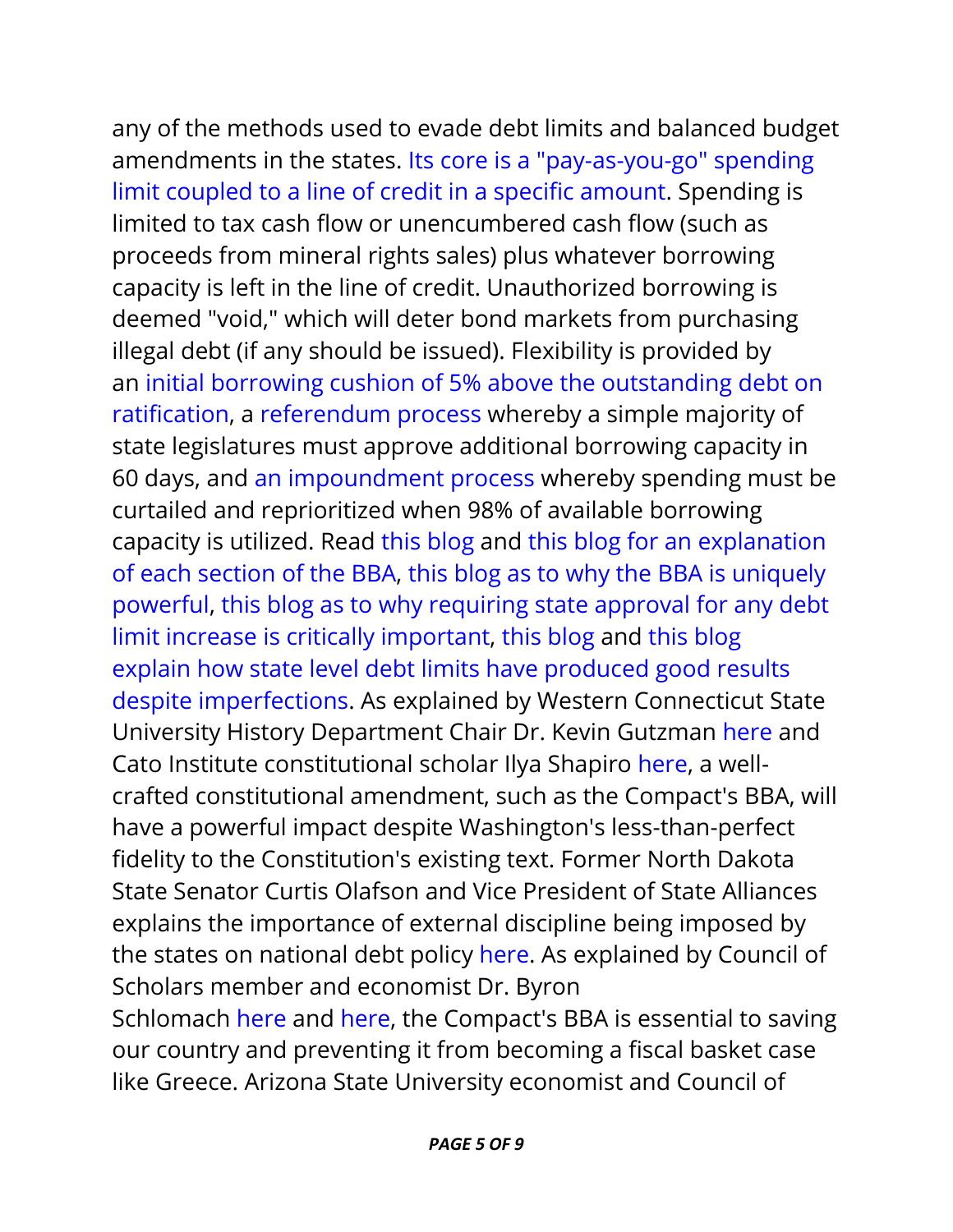Scholars member Steve Slivinski further explains the economic benefits of the Compact's BBA [here.](https://youtu.be/jJZs2Ag_IXw) [\[RETURN\]](#page-0-4)

<span id="page-5-0"></span>A6. The essential difference is that we have taken reasonable criticism of the Article V convention process seriously and have reduced any risk of a "runaway convention" to total implausibility. To address Patrick Henry's objection that the Article V convention mode of amendments is a fraud because no state could jump its many hurdles, the Compact for America approach consolidates into just two overarching pieces of legislation the entire amendment process--one [compact](http://media.wix.com/ugd/e48202_fba42b6664504c488cebb2513632a510.docx?dn=Compact%20for%20a%20Balanced%20Budget%20-%20leg%20counsel%20drafting%20version.docx) bill passed by 38 [states](http://media.wix.com/ugd/e48202_fba42b6664504c488cebb2513632a510.docx?dn=Compact%20for%20a%20Balanced%20Budget%20-%20leg%20counsel%20drafting%20version.docx) and one [congressional](http://media.wix.com/ugd/e48202_82afd4a8f2324aa68f188268af6da4c8.pdf) resolution passed by simple majorities (and no Presidential presentment). Watch this [short](https://www.youtube.com/watch?v=gsHNT5dfLUA&index=26&list=PL_NE1g4QyKfNrSbJ8tYWTtdAf4AjeJPJr) [video](https://www.youtube.com/watch?v=gsHNT5dfLUA&index=26&list=PL_NE1g4QyKfNrSbJ8tYWTtdAf4AjeJPJr) for a depiction of the speed difference between Compact for America's Article V 2.0 approach and legacy approaches to Article V. Additionally, to address the many criticisms of the uncertainties and unknowns involved in the Article V convention process [leveled](http://www.compactforamerica.org/#!Eagle-Forum-concerns-instrumental-in-the-development-of-the-Compact-for-America-Initiative-by-CFA-CEO-Chip-DeMoss/c213a/FBC3790C-9061-4814-9202-793C0B215179) by Eagle Forum, John Birch Society, and others, we have designed the Compact to specify the desired amendment, to specify all of the procedures and logistics of the [amendment](http://www.compactforamerica.org/#!Got-the-Runaway-Convention-Blues/c213a/B05329FF-BC13-42FF-A351-213C4766EC8D) process (including delegate [appointments,](http://www.compactforamerica.org/#!Got-the-Runaway-Convention-Blues/c213a/B05329FF-BC13-42FF-A351-213C4766EC8D) delegate instructions and convention rules), and to furnish multiple ["kill-switches"](http://www.compactforamerica.org/#!Got-the-Runaway-Convention-Blues/c213a/B05329FF-BC13-42FF-A351-213C4766EC8D) to prevent any runaway [convention.](http://www.compactforamerica.org/#!Got-the-Runaway-Convention-Blues/c213a/B05329FF-BC13-42FF-A351-213C4766EC8D) You can read a more detailed assessment of the differences between the Compact for America approach and legacy Article V efforts [here](http://www.compactforamerica.org/#!Whats-the-Difference-among-the-Major-Fiver-Movements/c213a/5604aa2a0cf2f0ed7a20d872) and [here.](http://www.compactforamerica.org/#!Whos-Winning-the-Reform-Race/c213a/563961640cf23796cd8bc0df) [\[RETURN\]](#page-0-5)

<span id="page-5-1"></span>A7. Yes. By far. As [depicted](http://www.compactforamerica.org/#!Whos-Winning-the-Reform-Race/c213a/563961640cf23796cd8bc0df) in this piece, the Compact for a Balanced Budget is nearly twice as close to delivering a ratified state-originated constitutional amendment as any other effort that is seeking to organize an Article V convention. [\[RETURN\]](#page-0-6)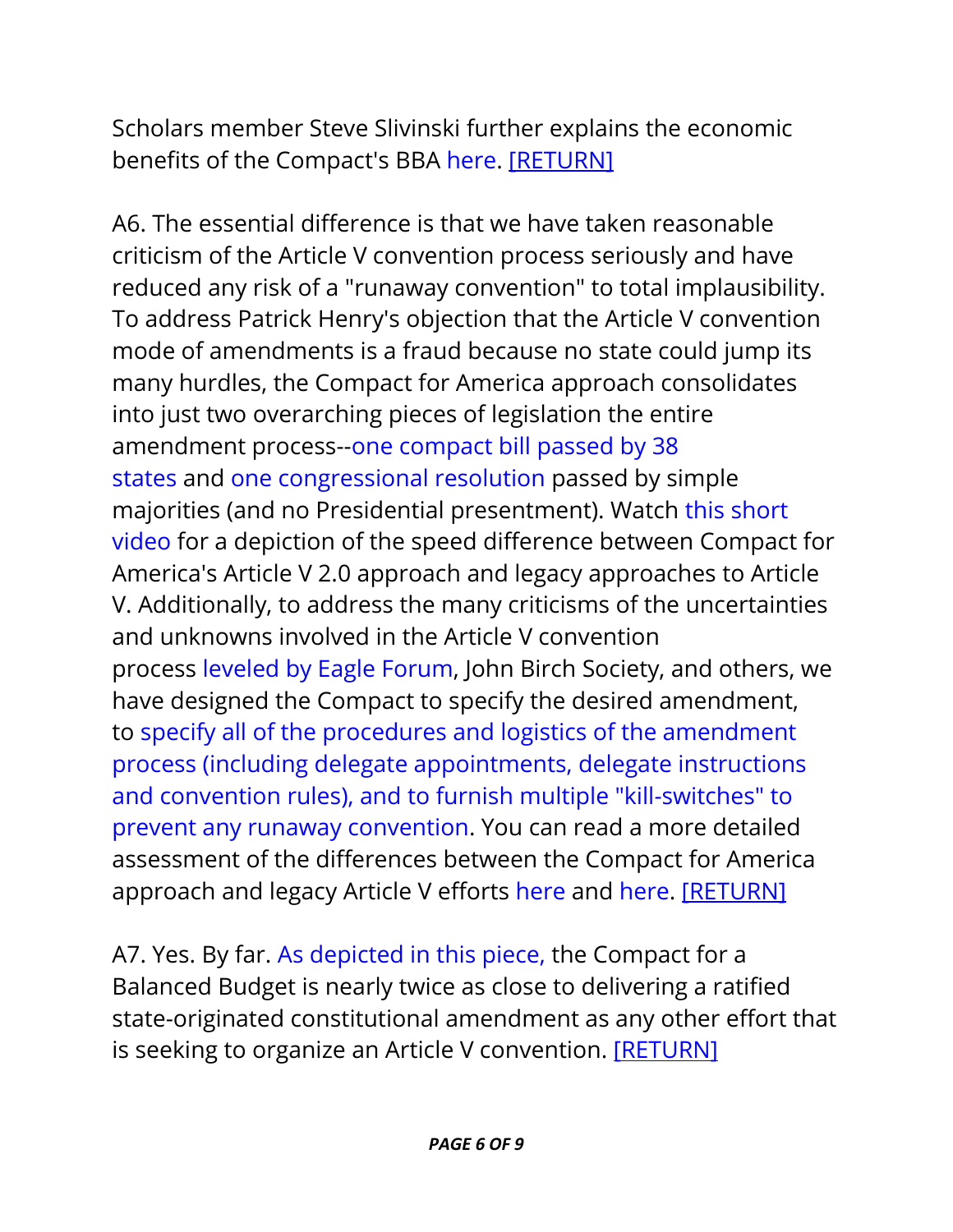<span id="page-6-0"></span>A8. Yes. Our team of constitutional scholars has carefully identified, assessed and analyzed every major legal issue that might be raised in opposition to the constitutionality of the Compact and have concluded that it is fully constitutional. You can read our [Expert](http://media.wix.com/ugd/e48202_131dacf5f92346e7b00adb4ff867219b.pdf) FAQ here. You can read our thorough rebuttal of Natelson's meritless attacks [here.](http://www.compactforamerica.org/single-post/2016/08/22/A-Final-Vindication-of-the-Principle-of-State-Sovereignty-in-Article-V)

For some of Western Connecticut State University History Department Chair Dr. Kevin Gutzman's thoughts on the constitutionality of the Compact for America approach, click [here](http://www.compactforamerica.org/#!Compact-for-America-is-Needed-to-Address-Washingtons-Misbehavior-Excerpts-from-Dr-Kevin-Gutzmans-Testimony-in-Support-of-the-Compact-for-a-Balanced-Budget/c213a/9C605024-82B9-409E-83E7-7016C3A28BB8) and [here.](http://www.compactforamerica.org/#!Why-Compact-for-America-Fulfills-the-Founders-Promise-by-Kevin-RC-Gutzman-PhD-JD/c213a/FDC747C8-8FD8-4492-B3B4-B7C3C24F6197) For our President & Executive Director Nick Dranias' constitutional assessment of the Compact for America approach, read this [piece](http://blog.constitutioncenter.org/2013/12/fulfilling-the-promise-of-article-v-with-an-interstate-compact/) and this [piece.](http://www.compactforamerica.org/#!Superwonk-Alert-Why-the-Founders-Stand-Behind-Every-Single-Bit-of-the-Compact-for-a-Balanced-Budget/c213a/5604964b0cf2375d99dbdafb) For Dr. Gutzman and Dranias' testimony before the Assembly of State Legislatures regarding the constitutionality of the Compact for America approach, click [here.](http://media.wix.com/ugd/e48202_ea3d26f51b0644578089f52b6db7e50b.pdf) For a short video featuring Chapman Law Professor John Eastman talking about the constitutionality of the Compact for America approach, click [here.](http://www.compactforamerica.org/#!C4A-Live-Episode-4-John-Eastman-on-the-Constitutional-Merits/c213a/55cb98c70cf2244af60a1215) Although the compact approach is innovative, it actually [minimizes](http://www.compactforamerica.org/#!The-Compact-for-a-Balanced-Budget-Minimizes-Litigation-Risks-Excerpts-from-Cato-Institute-Scholar-Ilya-Shapiros-Legislative-Testimony/c213a/67D700F7-886F-43EA-A12C-572C248A2594) litigation risks. [\[RETURN\]](#page-0-7)

<span id="page-6-1"></span>A9. Yes. As discussed [here,](http://www.compactforamerica.org/#!FAQ-Series-Question-3-Doesnt-an-Article-V-Convention-Have-the-Job-of-Drafting-the-Amendment/c213a/785EB286-F689-4945-85EC-4592C72C399B) [here](http://www.compactforamerica.org/#!Does-Article-V-Really-Mandate-a-Free-Range-Convention/c213a/32B6EF41-0432-4ED0-B268-640E8C24E606) and [here,](http://www.compactforamerica.org/#!What-if-the-Founders-Did-Not-Want-an-Article-V-Convention-with-a-Broad-Agenda/c213a/D05AA126-E44A-43C8-94FD-63027156A217) the latest constitutional research demonstrates clearly and unequivocally that the Founders did not ordinarily want the Article V convention process to be a wide-ranging deliberative assembly. Instead, as discussed [here,](http://www.compactforamerica.org/#!Whats-in-a-Word-Application-as-the-Pivot-Point-for-State-Control-in-Article-V-by-CFA-CEO-Chip-DeMoss-and-Nick-Dranias/c213a/877EF107-5BB6-443A-BB03-224D4E753797) [here,](http://media.wix.com/ugd/e48202_ea3d26f51b0644578089f52b6db7e50b.pdf) [here,](http://blog.constitutioncenter.org/2014/02/did-george-washington-tell-a-lie-about-state-control-over-article-v-amendments/) [here,](http://blog.constitutioncenter.org/2014/11/so-what-are-the-d-c-insiders-really-afraid-of/) and depicted textually [here,](http://www.compactforamerica.org/#!The-Founders-Wanted-a-LaserTargeted-Article-V-Convention-Part-8-of-8/c213a/54cce4db0cf26e5660860840) the Founders expected and preferred the "application" of state legislatures to specify the agenda of the Article V convention, including the desired amendment(s). In essence, an [Article](http://www.compactforamerica.org/#!The-Article-V-Convention-An-Instrumentality-Directed-by-the-Application/c213a/54f9e1d30cf24585977324e0) V convention was regarded as an [instrumentality](http://www.compactforamerica.org/#!The-Article-V-Convention-An-Instrumentality-Directed-by-the-Application/c213a/54f9e1d30cf24585977324e0) of the states as directed by their Article V [application.](http://www.compactforamerica.org/#!The-Article-V-Convention-An-Instrumentality-Directed-by-the-Application/c213a/54f9e1d30cf24585977324e0) This interpretation is likely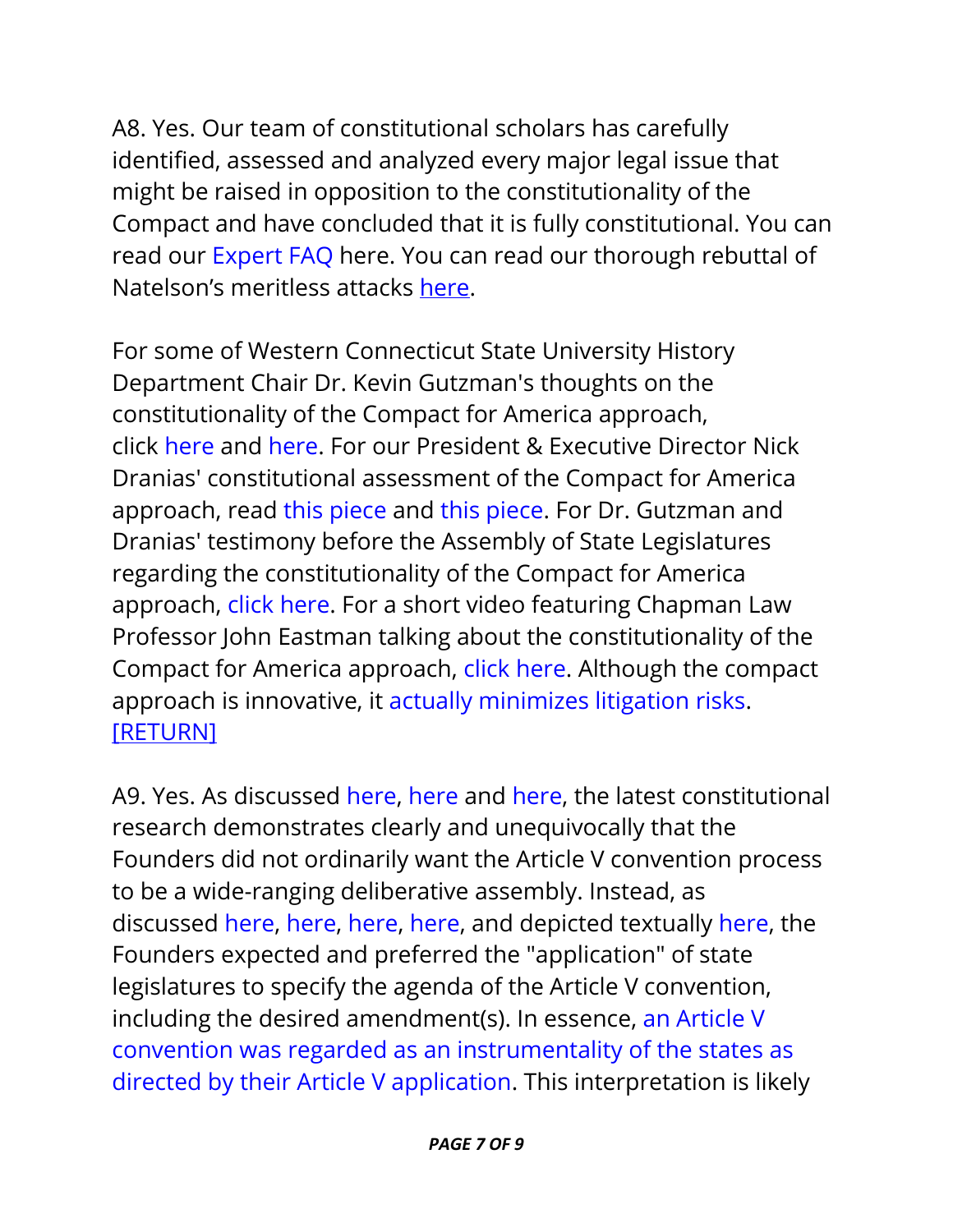shared by Justice Antonin Scalia, as evidenced by this [transcript](http://www.compactforamerica.org/#!Scalia-Supports-a-Limited-Article-V-Convention/c213a/54fee09f0cf27b8ab25a036b) of his [statements](http://www.compactforamerica.org/#!Scalia-Supports-a-Limited-Article-V-Convention/c213a/54fee09f0cf27b8ab25a036b) while a law professor. Before the 1960s, many legislators shared this interpretation of Article V, as [evidenced](http://www.compactforamerica.org/#!Blast-from-the-Past-Proof-of-the-Lost-Understanding-that-an-Article-V-Application-Could-LaserFocus-the-Convention/c213a/9CBF0A0E-DB8E-473F-BBD7-299A45B12028) by this [application](http://www.compactforamerica.org/#!Blast-from-the-Past-Proof-of-the-Lost-Understanding-that-an-Article-V-Application-Could-LaserFocus-the-Convention/c213a/9CBF0A0E-DB8E-473F-BBD7-299A45B12028) by the State of Indiana. But you don't have to take their or our word for it. For the Founders' own words, read [Exhibit](http://www.compactforamerica.org/#!The-Founders-Wanted-a-LaserTargeted-Article-V-Convention-Post-1-in-a-Series-of-8-Postings/c213a/51C518A3-C49D-46DE-BA45-AC6611F5DE32) [A,](http://www.compactforamerica.org/#!The-Founders-Wanted-a-LaserTargeted-Article-V-Convention-Post-1-in-a-Series-of-8-Postings/c213a/51C518A3-C49D-46DE-BA45-AC6611F5DE32) [Exhibit](http://www.compactforamerica.org/#!The-Founders-Wanted-a-LaserTargeted-Article-V-Convention-Part-2-of-8/c213a/802A423D-6242-4A38-A6FA-31AA5C28FA39) B, [Exhibit](http://www.compactforamerica.org/#!The-Founders-Wanted-a-LaserTargeted-Article-V-Convention-Part-3-of-8/c213a/FB8345C7-3AD8-4265-B58C-8DB1EFFBD1D5) C, [Exhibit](http://www.compactforamerica.org/#!The-Founders-Wanted-a-LaserTargeted-Article-V-Convention-Part-4-of-8/c213a/B43D8ABE-F9B7-49E4-86CE-7A322D1B97CF) D, [Exhibit](http://www.compactforamerica.org/#!The-Founders-Wanted-a-LaserTargeted-Article-V-Convention-Part-5-of-8/c213a/5CBC2B7E-A777-441C-93E2-16E592C27B8B) E, [Exhibit](http://www.compactforamerica.org/#!The-Founders-Wanted-a-LaserTargeted-Article-V-Convention-Part-6-of-8/c213a/AB468955-F7D0-4A5F-B0B8-48449ABE779B) F, and [Exhibit](http://www.compactforamerica.org/#!The-Founders-Wanted-a-LaserTargeted-Article-V-Convention-Part-7-of-8/c213a/54c0827f0cf2ad5dc6c2a147) G. [\[RETURN\]](#page-1-0)

<span id="page-7-0"></span>A10. Yes. As [discussed](http://www.compactforamerica.org/#!Entrenching-is-What-Compacts-Do/c213a/560494540cf2a7bb74b6f7df) here, it is a normal feature of an interstate agreement to bind future legislatures. [\[RETURN\]](#page-1-1)

<span id="page-7-1"></span>A11. As [explained](http://www.compactforamerica.org/#!Fix-the-Debt-Stop-the-Bailouts/c213a/28C002BE-022A-4CAF-875F-C3E25BC9457A) in this piece, bailouts will be deterred by the Compact's amendment by virtue of the fact that debt needed to finance those bailouts will become more scarce. [\[RETURN\]](#page-1-2)

<span id="page-7-2"></span>A12. No. As explained by Second [Amendment](http://www.compactforamerica.org/#!The-Compact-for-a-Balanced-Budget-Will-Help-Protect-the-Second-Amendment/c213a/54fede870cf2458597948a2c) advocate and radio [personality](http://www.compactforamerica.org/#!The-Compact-for-a-Balanced-Budget-Will-Help-Protect-the-Second-Amendment/c213a/54fede870cf2458597948a2c) Charles Heller here, the Compact will enhance respect for all of our constitutional rights, including those protected by the Second Amendment. [\[RETURN\]](#page-1-3)

<span id="page-7-3"></span>A13. No. As explained in this [piece,](http://www.compactforamerica.org/#!Tax-Limit-Part-5-of-the-7-Part-Compact-BBA-Series/c213a/563fd2300cf2708e001119c2) by including both a debt limit and a tax limit, the Compact's amendment makes tax increases less likely both now and for future generations. At the same time, if the choice really does come down to taxing ourselves for our own spending decisions or future generations, the amendment is flexible enough to allow for revenue increases in order to protect our kids from being taxed without representation, which is the inevitable result of excessive borrowing. **[\[RETURN\]](#page-1-4)** 

<span id="page-7-4"></span>A14. No. As explained in this [piece,](http://www.compactforamerica.org/#!Genuine-National-Security-Requires-the-Compact-for-a-Balanced-Budget/c213a/2BFAE350-5316-4CAF-8996-4943F5D9789A) this [piece,](http://www.compactforamerica.org/#!FAQ-Series-Question-2-Should-Congress-Have-the-Unilateral-Power-to-Suspend-the-Balanced-Budget-Amendment-in-Times-of-Declared-War-or-Other-Emergency/c213a/2B9882D1-25F8-4A6F-9719-D5FB546951D3) and in this [video](http://www.compactforamerica.org/#!C4A-Live-Episode-12-Baker-Spring-on-Debt-National-Security/c213a/55cbb7d90cf25051ca256dab) [interview](http://www.compactforamerica.org/#!C4A-Live-Episode-12-Baker-Spring-on-Debt-National-Security/c213a/55cbb7d90cf25051ca256dab) of national security expert and Council of Scholars